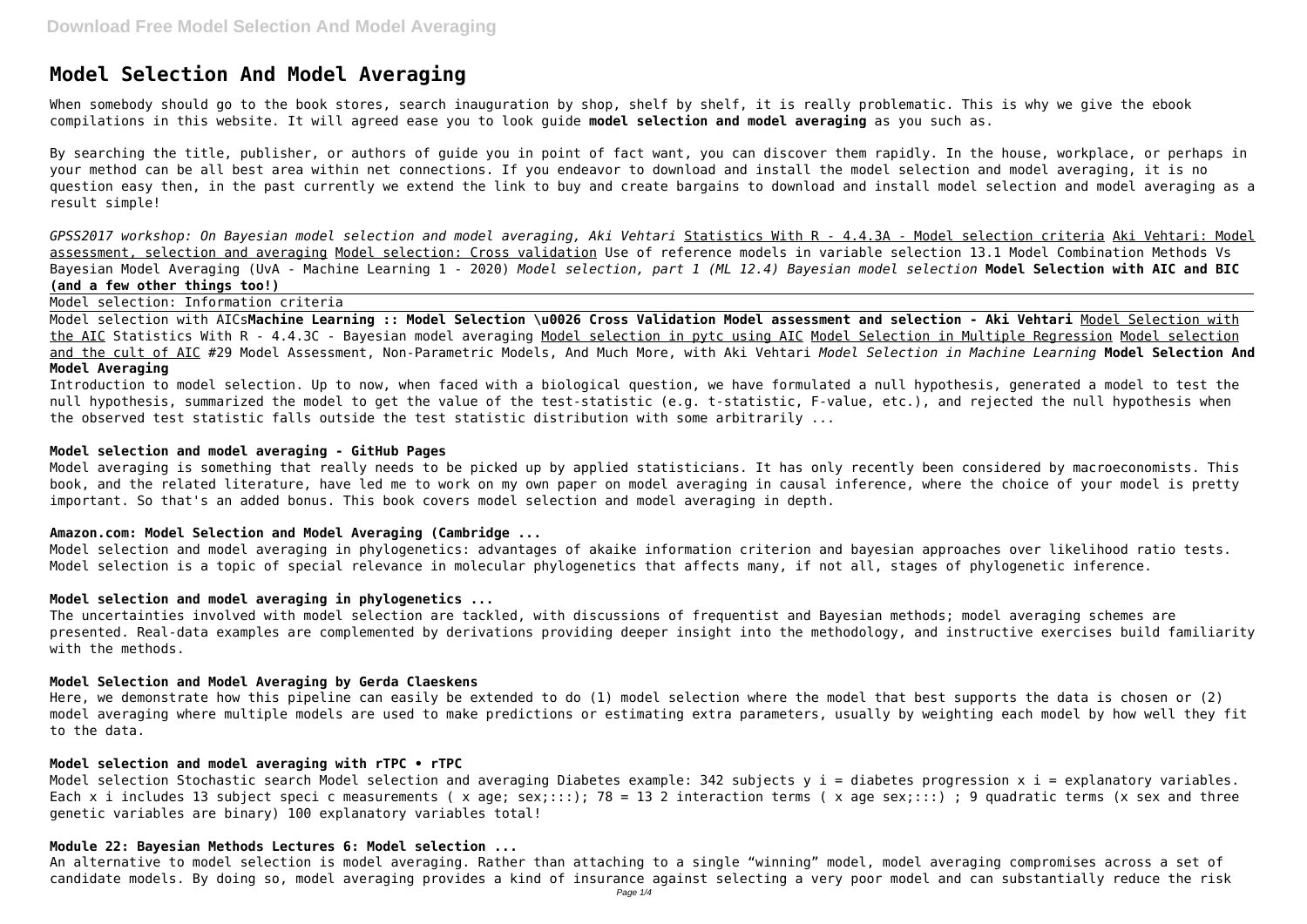compared to model selection; see Leung and Barron (2006) and Hansen (2014) .

#### **Spatial weights matrix selection and model averaging for ...**

Details. model.avg may be used either with a list of models or directly with a model.selection object (e.g. returned by dredge ). In the latter case, the models from the model selection table are not evaluated unless the argument fit is set to TRUE or some additional arguments are present (such as rank or dispersion ).

KaKs Calculator is a software package that calculates nonsynonymous (Ka) and synonymous (Ks) substitution rates through model selection and model averaging. Since existing methods for this estimation adopt their specific mutation (substitution) models that consider different evolutionary features, l …

#### **model.avg: Model averaging in MuMIn: Multi-Model Inference**

#### **KaKs\_Calculator: calculating Ka and Ks through model ...**

Model averaging is a mean to incorporate model selection uncertainty. Here, the parameter estimates for each candidate model are weighted using their corresponding model weights and summed.

#### **MuMIn\_usage\_examples - R for fish and wildlife grads**

model.avg may be used either with a list of models or directly with a model.selection object (e.g. returned by dredge). In the latter case, the models from the model selection table are not evaluated unless the argument fit is set to TRUE or some additional arguments are present (such as rank or dispersion).

Bayesian model averaging (BMA) makes predictions using an average over several models with weights given by the posterior probability of each model given the data. BMA is known to generally give better answers than a single model, obtained, e.g., via stepwise regression , especially where very different models have nearly identical performance ...

#### **model.avg function | R Documentation**

Model selection is the task of selecting a statistical model from a set of candidate models, given data. In the simplest cases, a pre-existing set of data is considered. However, the task can also involve the design of experiments such that the data collected is well-suited to the problem of model selection. Given candidate models of similar predictive or explanatory power, the simplest model ...

Arguing that the shrinkage property of model averaging is ad hoc and there are better methods (such as the family of penalized regression methods that include the lasso and ridge regression) that explicitly model the shrinkage parameter is not a argument against my rebuttal, only an argument for alternatives to model averaging. Arguing that model selection and model averaging is mindless and careful selection of covariates is superior is not an argument against my rebuttal, only an argument ...

#### **On model averaging the coefficients of linear models**

The model averaging method shows a general improvement of the MSE compared with that of the model selection that ranged from 21% to 10% in the lowuptake regions (caudate and putamen) and 8% to 4% in the remaining regions. Note in Table 9 how the AICc-weighted procedure balances all three models' contributions to obtain VD tot estimates.

# **On the Undecidability among Kinetic Models: From Model ...**

Groningen–Shortcourse 14March2011 Modelselectionandmodelaveraging GerdaClaeskens K.U.Leuven–Belgium Basedon Gerda.Claeskens@econ.kuleuven.be –p.1

#### **GerdaClaeskens K.U.Leuven–Belgium Basedon**

#### **Ensemble learning - Wikipedia**

# **Model selection - Wikipedia**

Information theory.Model averaging.Model selection. Multiple regression.Statistical methods Introduction Increasingly, ecologists are applying novel model selection methods tothe analysis of their data. Of these novel methods, information theory (IT) and in particular the use of Akaike's information criterion (AIC) is becoming widespread (Akaike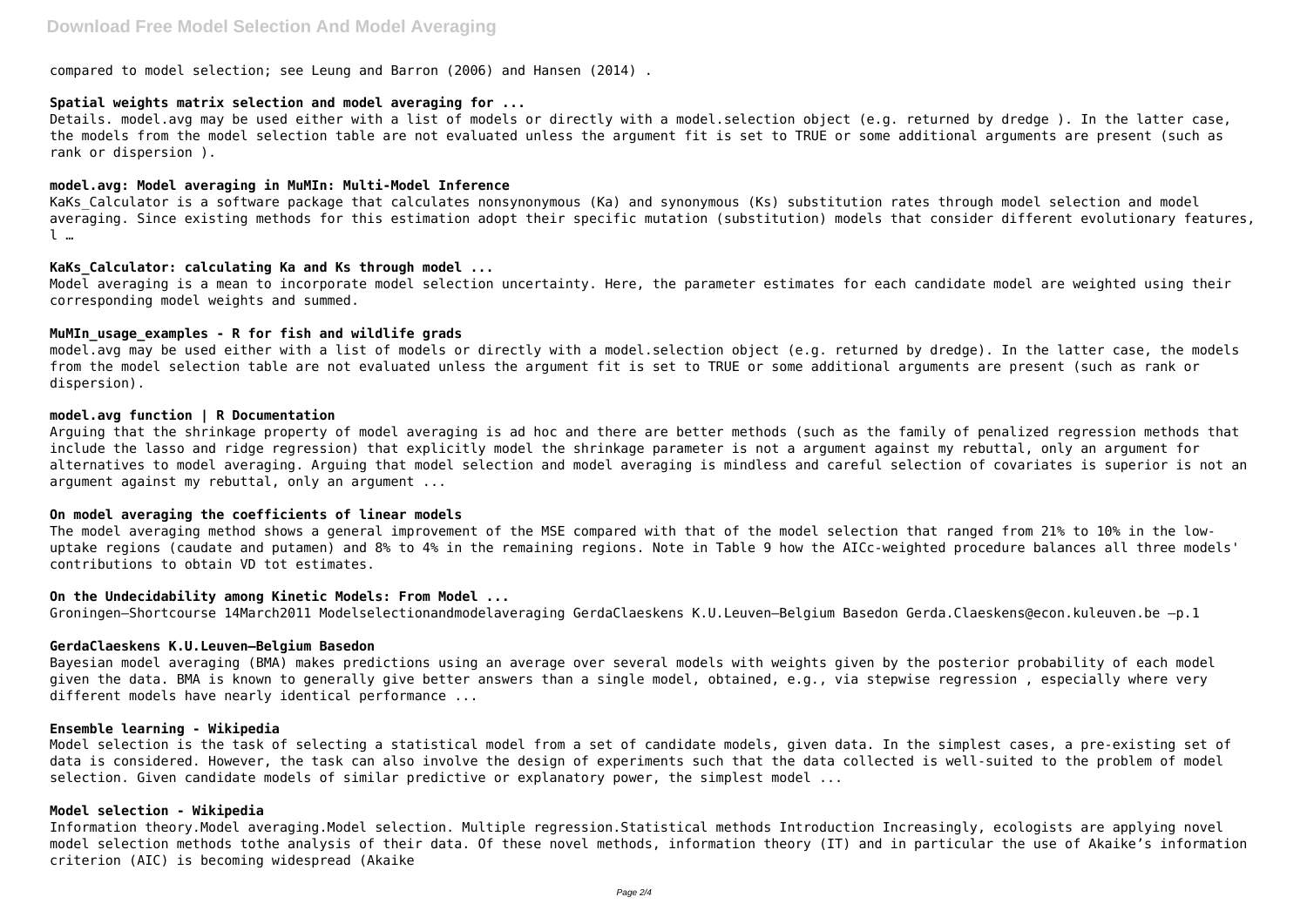# **Download Free Model Selection And Model Averaging**

#### **A brief guide to model selection, multimodel inference and ...**

This book covers model selection and model averaging in depth. The approach is both intuitive and rigorous, so it should appeal to applied statisticians (like me) and more "pure" statisticians. The examples in the book are very eye opening, interesting, and relevant to various research interests.

First book to synthesize the research and practice from the active field of model selection.

A unique and comprehensive text on the philosophy of model-based data analysis and strategy for the analysis of empirical data. The book introduces information theoretic approaches and focuses critical attention on a priori modeling and the selection of a good approximating model that best represents the inference supported by the data. It contains several new approaches to estimating model selection uncertainty and incorporating selection uncertainty into estimates of precision. An array of examples is given to illustrate various technical issues. The text has been written for biologists and statisticians using models for making inferences from empirical data.

Along with many practical applications, Bayesian Model Selection and Statistical Modeling presents an array of Bayesian inference and model selection procedures. It thoroughly explains the concepts, illustrates the derivations of various Bayesian model selection criteria through examples, and provides R code for implementation. The author shows how to implement a variety of Bayesian inference using R and sampling methods, such as Markov chain Monte Carlo. He covers the different types of simulation-based Bayesian model selection criteria, including the numerical calculation of Bayes factors, the Bayesian predictive information criterion, and the deviance information criterion. He also provides a theoretical basis for the analysis of these criteria. In addition, the author discusses how Bayesian model averaging can simultaneously treat both model and parameter uncertainties. Selecting and constructing the appropriate statistical model significantly affect the quality of results in decision making, forecasting, stochastic structure explorations, and other problems. Helping you choose the right Bayesian model, this book focuses on the framework for Bayesian model selection and includes practical examples of model selection criteria.

Most applied statistical analyses are carried out under model uncertainty, meaning that the model which generated the observations is unknown, and so the data are first used to select one of a set of plausible models by means of some selection criterion. Generally the data are then used to make inferences about some quantity of interest, ignoring model selection uncertainty, i.e. the fact that the selection step was carried out using the same data, and despite the known fact that this leads to invalid inferences. This thesis investigates several issues relating to this problem from both the Bayesian and the frequentist points of view, and offers new suggestions for dealing with it. We examine Bayesian model averaging (BMA) and point out that its frequentist performance is not always well-defined because, in some cases, it is unclear whether BMA methodology is truly Bayesian. We illustrate the point with a "fully Bayesian model averaging" that is applicable when the quantity of interest is parametric.

Statisticians and applied scientists must often select a model to fit empirical data. This book discusses the philosophy and strategy of selecting such a model using the information theory approach pioneered by Hirotugu Akaike. This approach focuses critical attention on a priori modeling and the selection of a good approximating model that best represents the inference supported by the data. The book includes practical applications in biology and environmental science.

This paper studies the asymptotic relationship between Bayesian model averaging and post-selection frequentist predictors in both nested and nonnested models. We derive conditions under which their difference is of a smaller order of magnitude than the inverse of the square root of the sample size in large samples. This result depends crucially on the relation between posterior odds and frequentist model selection criteria. Weak conditions are given under which consistent model selection is feasible, regardless of whether models are nested or nonnested and regardless of whether models are correctly specified or not, in the sense that they select the best model with the least number of parameters with probability converging to 1. Under these conditions, Bayesian posterior odds and BICs are consistent for selecting among nested models, but are not consistent for selecting among nonnested models.

This paper studies the asymptotic relationship between Bayesian model averaging and post-selection frequentist predictors in both nested and nonnested